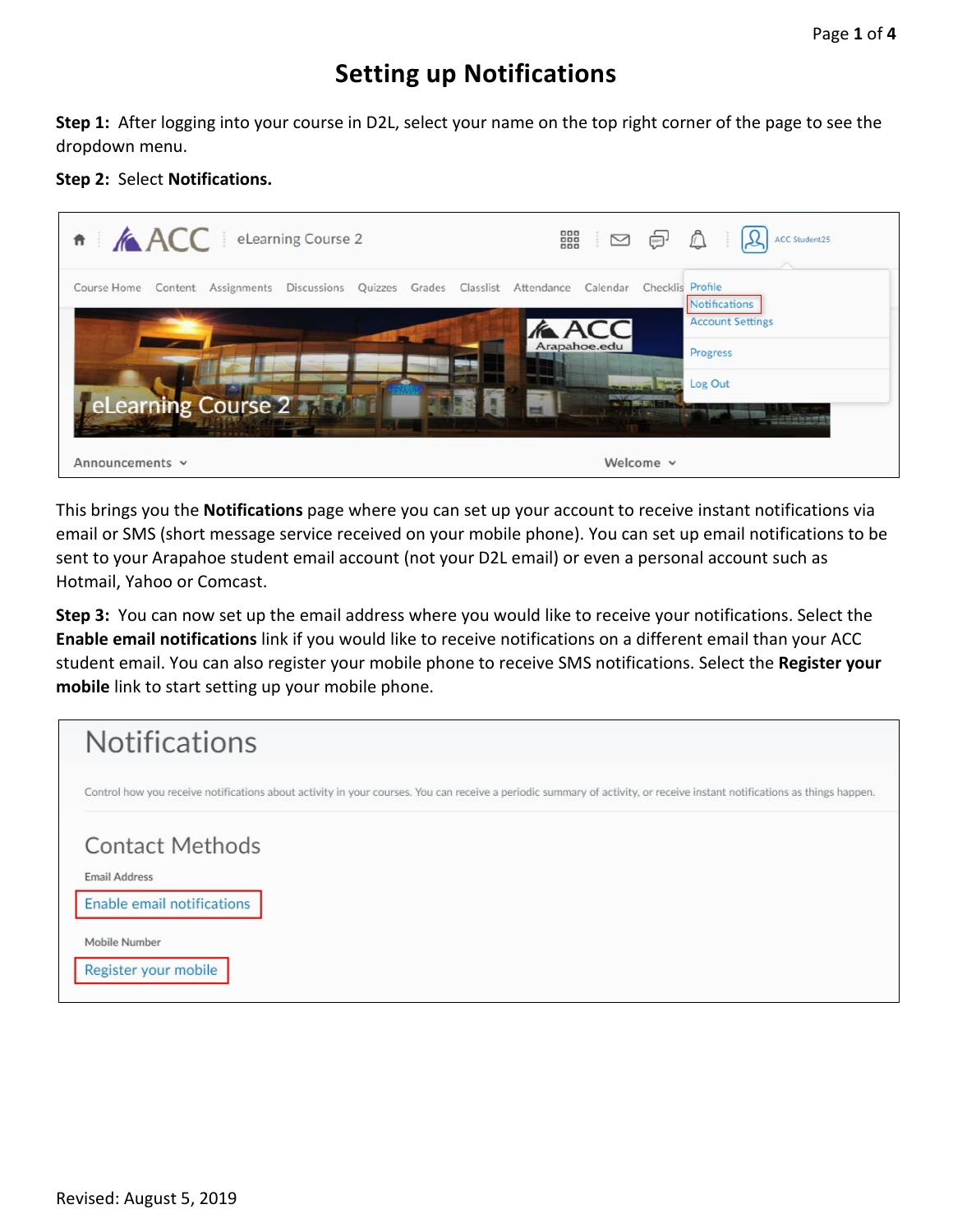Select the **Use custom email:** button and enter the email address where you would like to receive notifications.

| <b>Email Settings</b>    | ×  |
|--------------------------|----|
| Use system email: (none) |    |
| Use custom email:        |    |
|                          |    |
|                          |    |
| Save<br>Cancel           | ħ. |

**Step 4:** If you select to **Register your mobile**, a window will pop up where you have to select a **Country, Mobile Carrier** and enter your **Mobile Number**. Select **Save** to complete the registration process.

| Country <sup>+</sup>   |  |  |
|------------------------|--|--|
| -- Select A Country -- |  |  |
| Mobile Carrier*        |  |  |
| -- Select A Carrier -- |  |  |
| Mobile Number*         |  |  |
|                        |  |  |
|                        |  |  |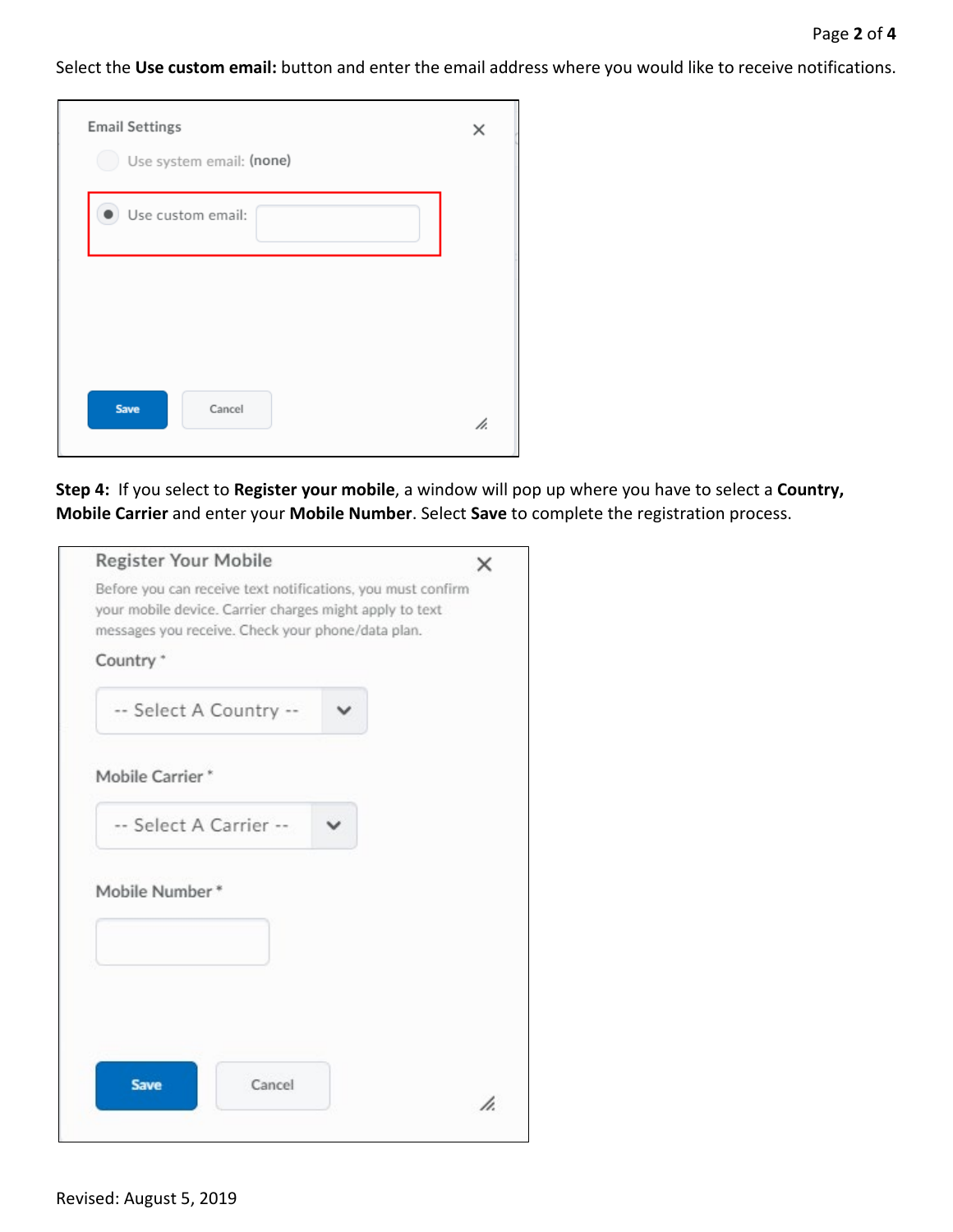**Step 5:** You can also set up to receive a **Summary of Activity** for each of your courses. Select the drop down menu to choose **How often** you would like to receive your summary, choices are Never or Daily.

|       |                                                        | <b>Summary of Activity</b> |  |  |  |  |  |
|-------|--------------------------------------------------------|----------------------------|--|--|--|--|--|
|       | Email me a summary of activity for each of my courses. |                            |  |  |  |  |  |
|       | How often?                                             |                            |  |  |  |  |  |
| Never |                                                        |                            |  |  |  |  |  |
|       |                                                        |                            |  |  |  |  |  |

**Step 6:** In the next section you can select the tools that you would like to receive instant notifications from. Check the appropriate box next to each tool on the right for **Email** or **SMS** notifications.

| <b>Instant Notifications</b>                                                                                                | <b>SMS</b> | Email        |
|-----------------------------------------------------------------------------------------------------------------------------|------------|--------------|
| Activity Feed - new comments from others on a post                                                                          |            | □            |
| Activity Feed - new posts created by others                                                                                 | D          | O            |
| Announcements - item updated                                                                                                | 0          | 0            |
| Announcements - new item available                                                                                          | O          | $\checkmark$ |
| Assignments - assignment feedback released                                                                                  |            | $\checkmark$ |
| Assignments - assignment feedback updated                                                                                   |            | □            |
| Assignments - assignment folder due date or end date is 2 days awaysubmission folder due date or end date is 2 days<br>away | O          | $\checkmark$ |
| Assignments - publish all feedback completion                                                                               |            | $\checkmark$ |
| Content - content item created                                                                                              | $\Box$     | □            |
| Content - content item updated                                                                                              | 0          | 0            |
| Content - content overview updated                                                                                          | 0          | O            |
| Discussions - new post in a forum, topic, or thread that I subscribed to in instant notifications                           |            | $\checkmark$ |
| ePortfolio - feedback added to subscribed items                                                                             | 0          | ం            |
| ePortfolio - another user has subscribed to your updates                                                                    |            | 0            |
| ePortfolio - feedback added to my items                                                                                     |            | O            |
| Grades - grade item released                                                                                                |            | $\checkmark$ |
| Grades - grade item updated                                                                                                 | 0          | 0            |
| Quizzes - quiz due date or end date is 2 days away                                                                          |            | $\checkmark$ |

## Revised: August 5, 2019